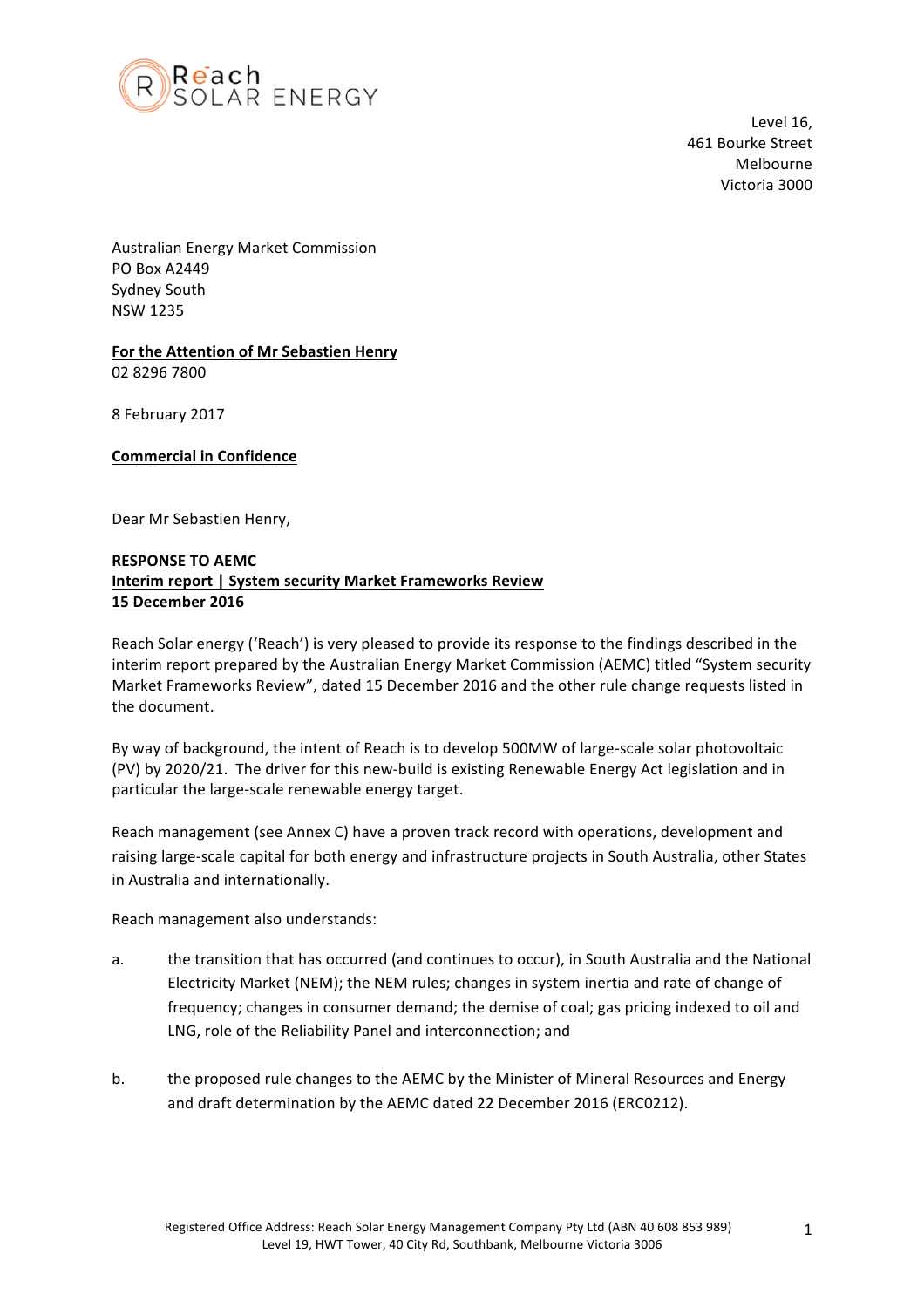

It is a complex equation and is not isolated to South Australia and/or the NEM. Ireland, the USA and the UK are all implementing and/or exploring options to integrate an increasing proportion of electricity generation from renewables and distributed generation whilst maintaining system security, and market incentives which promote competition. It is a technical topic which does not lend itself to "sound bite" discussion.

Reach consider system inertia is important and will be provided by synchronous generation in the near-term, but will be increasingly provided by even faster acting asynchronous inverter technologies and/or aggregated consumer generation, controlled load shedding (financial options paid to willing consumers), installation of frequency control on Murraylink, and energy storage/synthetic inertia from wind turbine.

A combination of all of these will ultimately replace and/ or reduce the need for more conventional solutions such as the use of synchronous generation and/ or condensers.

This letter sets the scene about Reach, its objectives, sets down the issues as Reach understands them, and responds to the key questions and issues raised in the AEMC paper.

I hope this is of interest to AEMC and please do not hesitate to contact me if you have any questions on the same (0416 490 393 or tony@reachsolarenergy.com.au).

Yours sincerely,

Tony Concannon **CEO**

Encs: 

Annex A: Reach response to AEMC

Annex B Reach Solar energy view on system inertia and need for improved forecasting

Annex C: Reach Solar energy objectives and management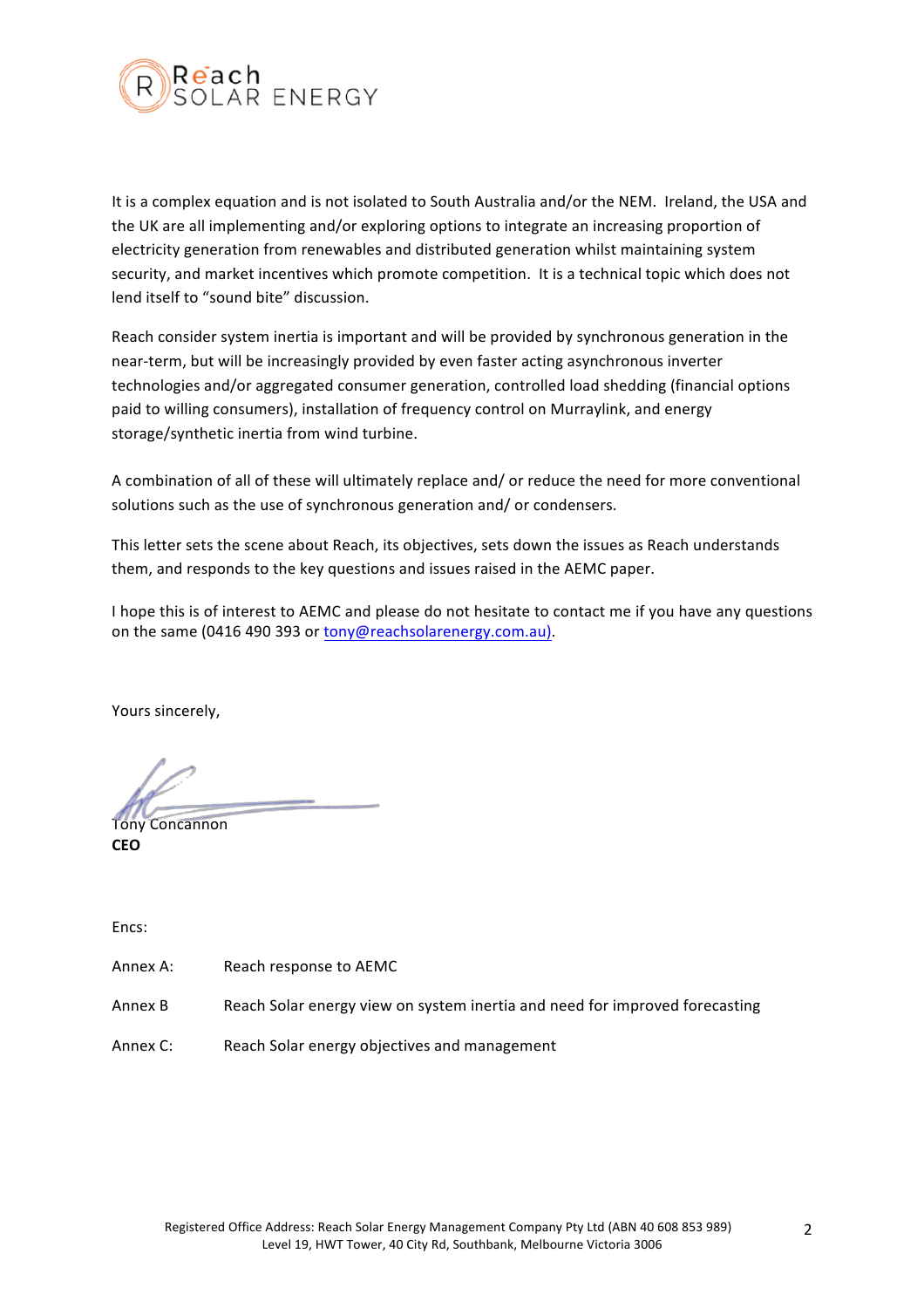

## **ANNEX A**

## **Response to AEMC Interim Paper and proposed rulings**

1. Using each of the proposed Rule change requests as a heading:

## 1.1 Inertia ancillary service market

The AEMC paper articulated what is meant by system inertia and some of the options to respond to it. Reach agrees with a AEMC comment<sup>1</sup> where a focus on system inertia "...may act as a barrier to future innovation in fast frequency response technologies...". Reach agrees with this view.

Reach considers the rate of change of frequency (RoCoF) is being managed as part of the generator performance standard (GPS) modelling (see (2) below), and the requirement for "system inertia" could be reduced by other emerging solutions.

Reach favour long-term contracts with AEMO for the provision of fast-acting frequency service(s) which are expected to reduce the system inertia that would need to be procured and reduce constraining the interconnector (as explained in the AEMC paper Section 5.5.4).

AEMO is also able to constrain certain generation and/ or transmission lines in response to system disturbances i.e. avoiding or reducing the new rules required for what are likely to be infrequent events.

Reach consider system inertia is important and will be provided by synchronous generation in the near-term, but will be increasingly provided by even faster acting asynchronous inverter technologies and/or aggregated consumer generation, controlled load shedding (financial options paid to willing consumers), installation of frequency control on Murraylink, and energy storage/synthetic inertia from wind turbine.

A combination of all of these will ultimately replace and/ or reduce the need for more conventional solutions such as the use of synchronous generation and/ or condensers.

## 1.2 Managing rate of change of power system frequency

Reach supports in principle the concept of AEMO having powers to procure the necessary services to maintain power system security.

Notwithstanding this however, the GPS approval process modelling now includes an assessment of a new entrant on the grid "system strength" as well as a detailed review of the generator's ability to stay connected (ride through capability for voltage and frequency

 $<sup>1</sup>$  Section 5.4.5 AEMC Interim report dated 15 Dec 2016</sup>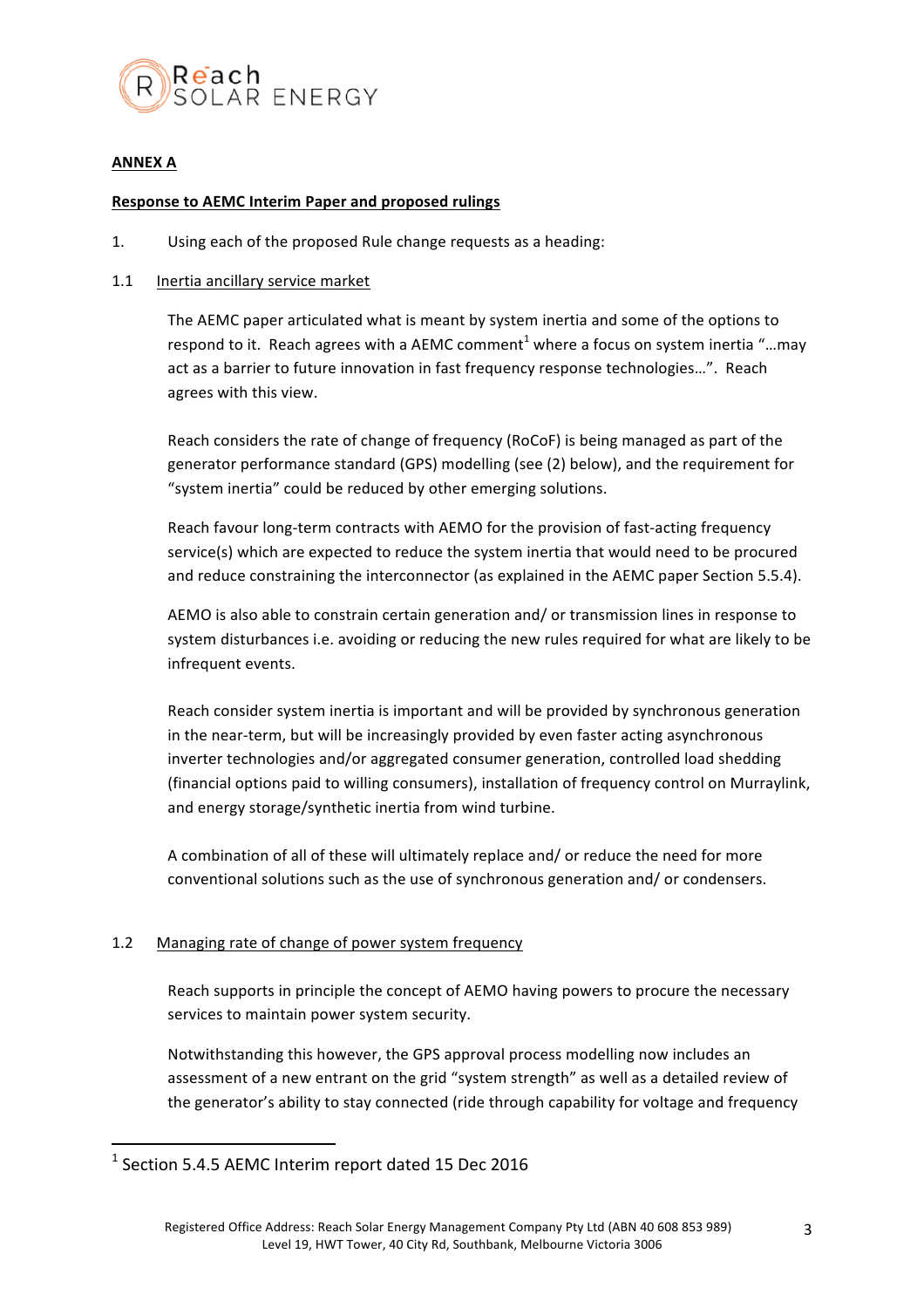events), and contribute not only reactive power but also active power (Watts) under extreme rate of change of frequency within National Electricity Rules (NER).

Reach consider the benefits of utility-scale inverter technology are only just being fully understood by AEMO and the transmission network providers e.g. the approved GPS for Bungala One meets the automatic access standard for reactive power and voltage and frequency ride through criteria, not just a "minimum level" as mentioned in the AEMC paper.

Although solar inverters are not magnetically coupled to the grid i.e. asynchronous, and have little to no inertia (see Annex A), they are:

- a. able to remain connected at very low short circuit ratio in the order of 1.5 to 2 (typically seen with weaker networks);
- b. can provide most ancillary services, especially in fast-acting response to overfrequency events and reactive power; and
- c. Fast acting response from the solar inverters is anticipated to dampen the rate of change of frequency under severe network disturbances which is turn may reduce the amount of system inertia required to maintain the frequency.<sup>2</sup>

By way of example, the 110MWac Bungala One solar PV project meets the automatic access standard for both reactive power and ride through conditions (voltage and frequency) and considered a number of disturbance scenarios including three phase and line to ground faults. It also meets the automatic access standard for RoCoF at 4Hz/s for 0.25 seconds as well as a RoCoF of 1Hz/s for 1 second.

The market should provide an incentive to provide such products and services. Be technology neutral and be market and/ or contract-based.

In view of the above, Reach consider the conditions specified in the GPS approval should provide the datum for new inverter-based generation (wind and/or solar generation) on a national basis not on a state-by-state basis.

Licence conditions should not be included on a retrospective basis. This is likely to be considered by investors as increasing sovereign risk and dissuade new investment.

## 1.3 Emergency under frequency control schemes

<u> 1989 - Jan Samuel Barbara, político establecido de la provincia de la provincia de la provincia de la provinci</u>

Reach

SOLAR ENERGY

Reach supports in principle the concept of adapting existing emergency under-frequency control schemes subject to the comments made in items 2 (above), and 4 (below).

 $2$  As acknowledged in the AEMO commissioned report titled "International Review of Frequency Control Adaptation", dated 14 October 2016.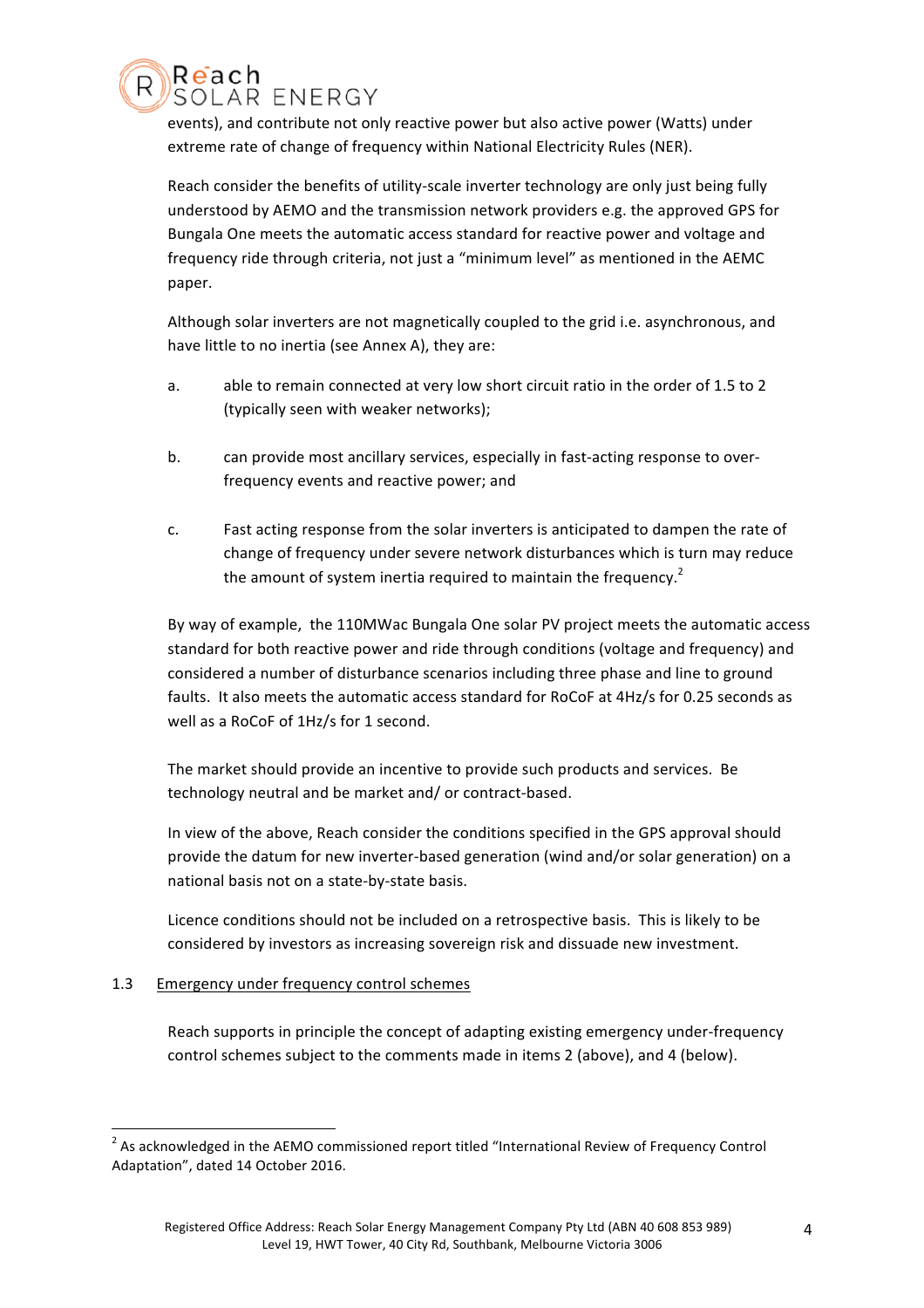

## 1.4 Emergency over-frequency control schemes

Reach consider fast-acting solar inverter-based technologies can assist with reducing and/ or dampening RoCoF during over-frequency events. This fast-acting service should be incentivised using a modified FCAS market (faster than 6 seconds, say less than 1 second). This is in line with other energy markets including Ireland and the UK.

## 1.5 Managing power system fault levels

Reach consider technical solutions are available to manage low current fault conditions.

It is however a technical topic and Reach requested a consultant engineer comment on the same:

"Protection sensitivity to low fault levels has traditionally been a problem on isolated systems and high impedance networks, like rural single wire earth return (SWER) systems, where the fault levels are only marginally above load currents. They are also gaining heightened importance on modern power systems characterised by high levels of renewable generation.

Solar and wind renewables are connected to the grid through inverters, which typically limit the fault current contribution to rated output. Even synchronous machines, typically associated with gas fired renewables, also have very short sub-transient times resulting in fault current contributions decaying quickly before any field forcing takes effect to sustain a higher fault current contribution. Typically, their output will decrease to approximately twice rated current within 300 ms before increasing to approximately three times rating after 1 sec.

The conventional protection paradigm, which uses overcurrent elements set above load, is limited in its ability to deliver secure and reliable clearance of faults on such networks. Current based protection elements are required to be set below load. Residual Overcurrent protection for the detection of earth faults is still effective and negative phase sequence elements that detect the voltage and current unbalances associated with phase  $$ phase and phase - ground faults can be set above the maximum levels of load unbalance expected on the system. Three phase faults present as a balanced condition and therefore voltage sensitive overcurrent elements, which reduce the current threshold as the system voltage decreases are a possible solution.

The effectiveness of the different current based protections discussed above is dependent on the specific application, for example, the performance of voltage controlled overcurrent elements on high impedance rural networks will be limited, as the voltage at the relay point will remain high for remote faults. However, these elements demonstrate that there are available measures that should be considered when protecting low fault level networks seen by renewable based generation system."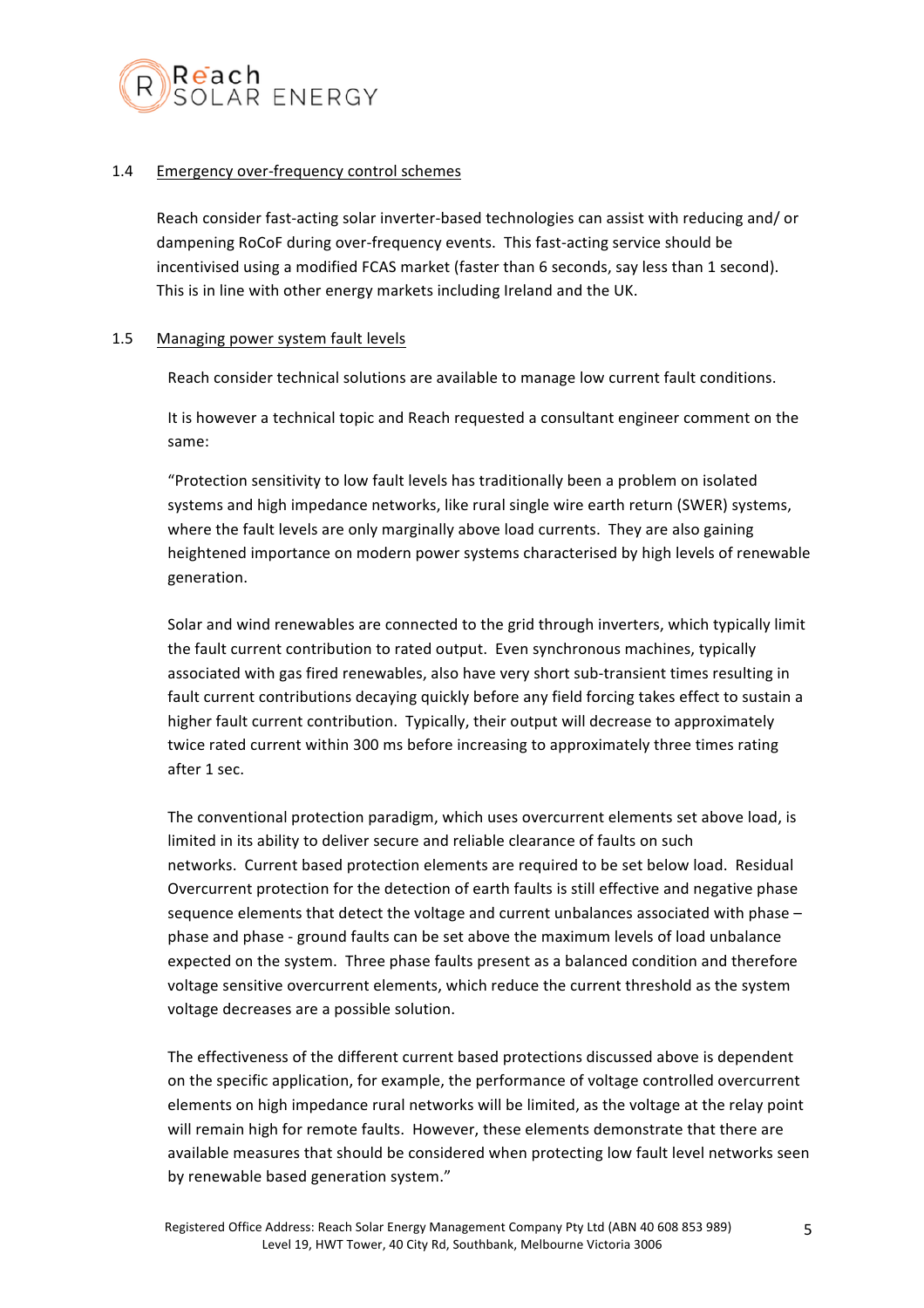

Reach considers Chapter 5 of the NER is in need of an extensive review (see item 4 below).

# 2. **Notwithstanding this however regarding the AEMC paper, Reach responds as follows to** the options and/ or points made on a section by section basis:

## Section 4.2

AEMO is best placed to determine the categorisation of events.

Reach need to consider more carefully if there is merit in the Reliability Panel imposing additional standards.

## Section 5.1

System inertia and fast frequency are "distinct", but related services e.g. fast acting response can reduce the need for system inertia.

## Section 5.4

The generator obligation should be prescribed in the generator performance standard for the project. 

It is possible that the plant is not capable of accommodating the change either technically and/ or commercially (e.g. long-term contracted offtake).

Differentiation should be made for different levels of market participation e.g non market, semischeduled or market participant.

## Section 5.4.2

Reach agree any such obligation is likely to be focused on a "old solution", increase costs and not incentivise new solutions (as described in item 1.1 above).

## Sections 5.4.5

Reach consider fast-acting solar inverter-based technologies can assist with dampening RoCoF during over-frequency events.

This fast-acting service should be incentivised and valued (not treated as an obligation) using a modified FCAS market (faster than 6 seconds, say less than 1 second). This is in line with other energy markets including Ireland and the UK.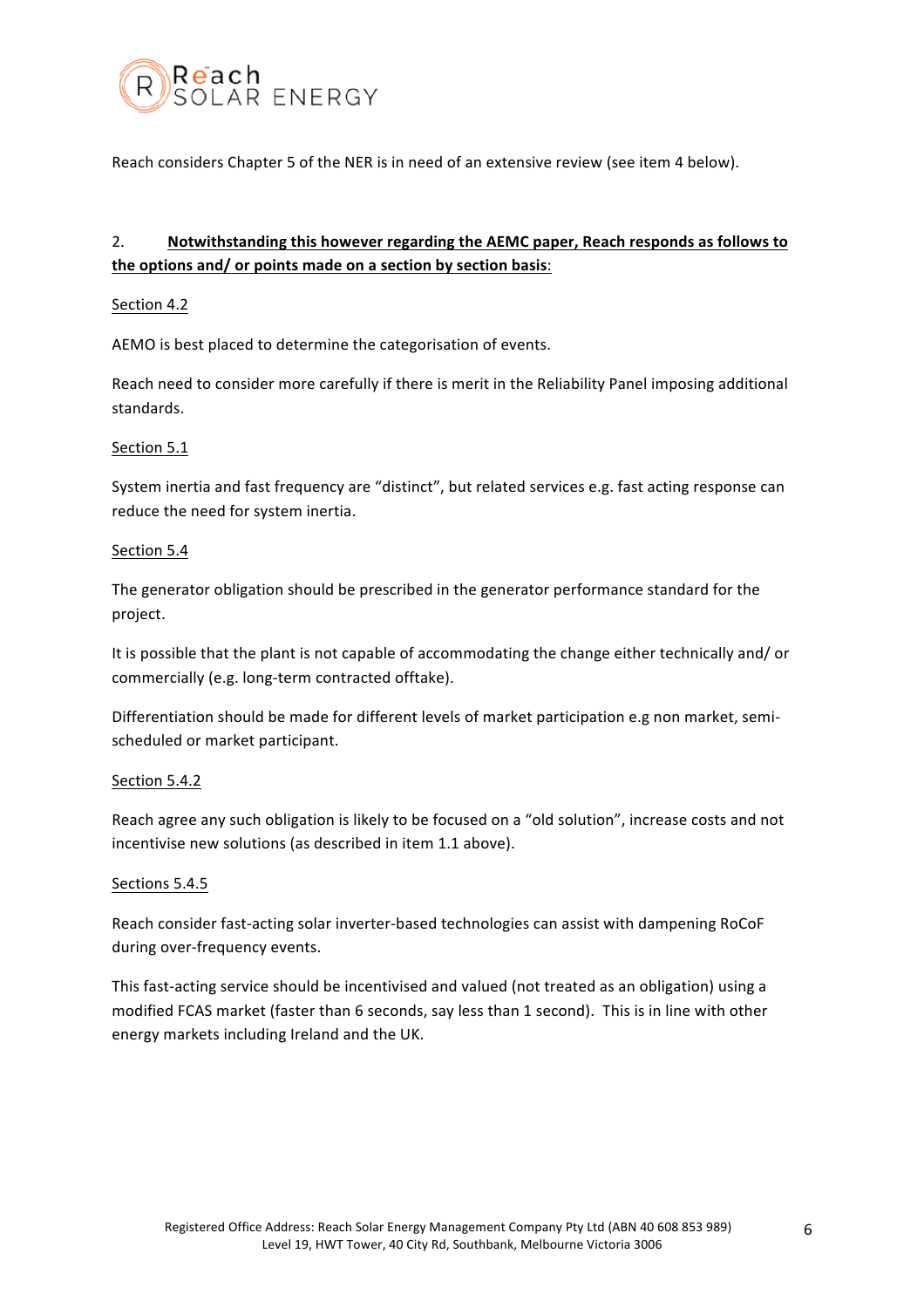

Notwithstanding this however, the GPS approval process modelling now includes an assessment of a new entrant on the grid "system strength" as well as a detailed review of the generator's ability to stay connected (ride through capability for voltage and frequency events), and contribute not only reactive power but also active power (Watts) under extreme rate of change of frequency within National Electricity Rules (NER).

## Section 5.5.2

Reach consider the focus should not be on securing system inertia but also services to reduce the need for it e.g. by reducing/ dampening RoCoF using fast-acting response (say less than 1 second in lieu of 6 seconds).

The contract form can be developed with AEMO similar to the Network Support Control Ancillary Sservice contracts.

The interaction between this contract and energy market (and/ or offtake arrangements) would need to be carefully considered). Renewables has the advantage on no fuel linkage.

## Sections 5.5.4, 5.5.5 and 5.6.4

Reach agrees with the AEMC statements made in these sections.

## Section 5.7.3

Customers are benefitting from least cost renewable energy sources e.g in South Australia renewable developments within the national-market based large-scale renewable energy target scheme which commenced in 2001.

Electricity from these renewable sources is connected to the NEM.

Against this backdrop, Reach does not agree with a proposal that costs being borne on a state-bystate basis for system inertia and/ or payment adjustments based on interconnector flow (which could be due to other factors including ambient conditions and/ or transmission line constraints).

## Section 5.7.4

Reach consider fast-acting solar inverter-based technologies can assist with reducing and/or dampening RoCoF.

This fast-acting service should be incentivised and valued (not treated as an obligation) using a modified FCAS market (faster than 6 seconds, say less than 1 second).

Although fast-acting response is a new service it is arguably not in a "fledgling state" as evidenced by developments in other energy markets including Ireland, UK and New Zealand.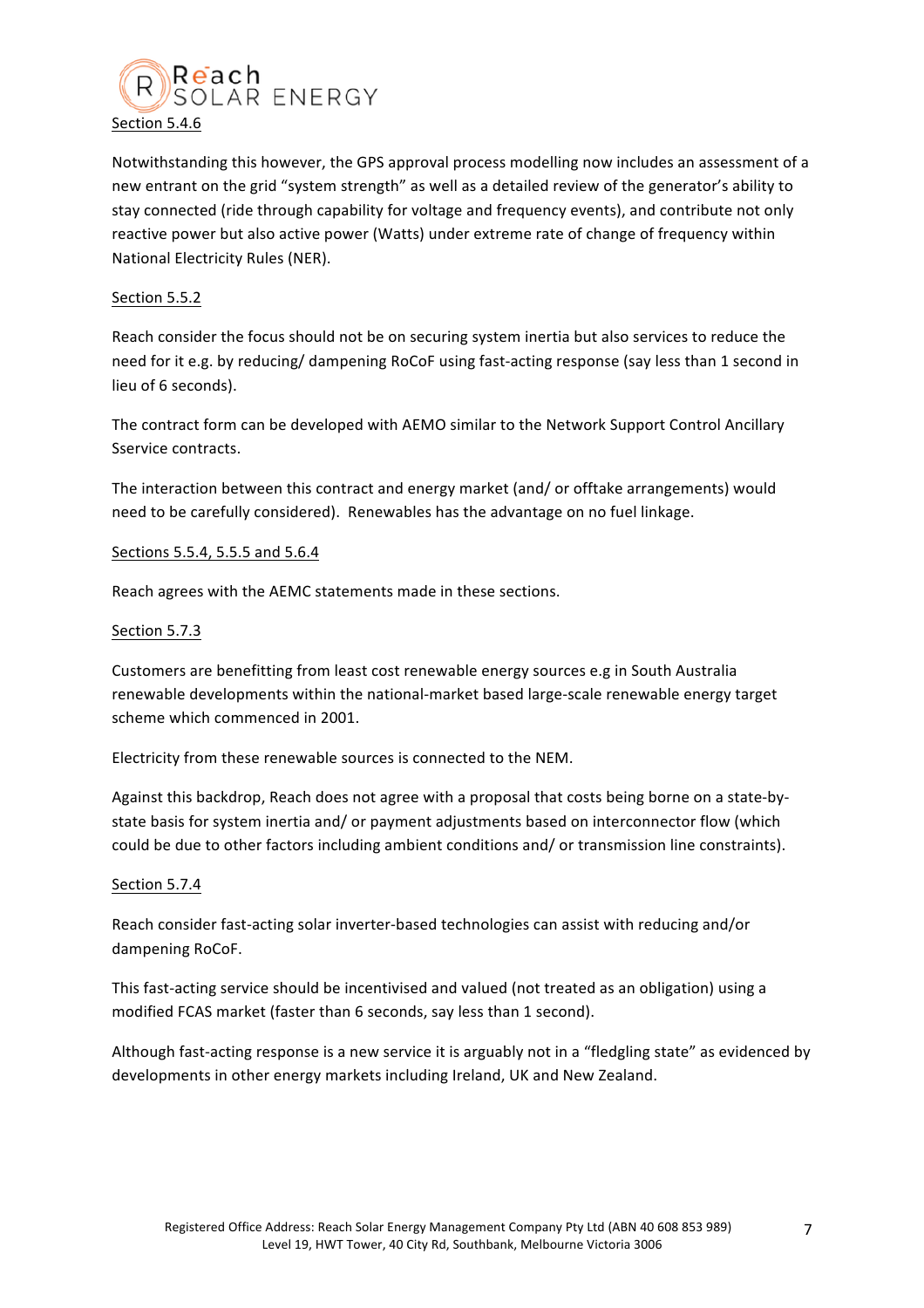

## 3. **Review of Chapter 5 of the NER**

It is suggested Chapter 5 of the National Electricity Rules has not kept pace with technological charges, fuel prices, and/ or consumer behaviour and is in need of a thorough review. Reach would be pleased to participate with this.

The existing Chapter 5 technical rules were largely based on the capability of the coal, gas, hydro-electric and renewable units at the time of market introduction in 1998.

There has however been no material development of a market design which consists of a mix of grid connected, distribution generation, sophisticated aggregation (generation and/ or demand), and more consumer led technology.

Key areas for consideration include:

- i) The technical specification of the new technology e.g. large-scale solar (PV and thermal), wind, energy storage, high inertia Synch condensers etc) are currently not reflected in the Chapter 5 technical requirements for GPS compliance.
- ii) Reserve procurement and management: The current market mechanism has little to no incentive for load participation, use of storage devices to provide voltage regulation and fast reserve as against the conventional (much slower) devices such as conventional thermal units.
- iii) Frequency operating standards: The adequacy of current mainland frequency standards needs to be reviewed to assess if they are appropriate for a future energy system which consists of largely renewable and distributed generation.
- iv) Some level of relaxation of the frequency tolerance combined with reclassification of events (e.g. generation event, Load event, and/ or network) such that it permits controlled (and perhaps pre-paid) load shedding will materially assist with security and reliability of the power system.
- v) System operation procedures: A review of system operation procedures including how reserves are procured and dispatched need to be reviewed. For example, use of storage device to provide fast reserves to manage hourly events will allow slow reserve sources to act as sustained reserves, thus allowing storage devices to recharge and be ready for next event; and
- vi) Largest Unit size in each region in light of renewables for a Generator event: the classification of generation size should be reviewed e.g. the size of the individual units is reducing e.g. wind 2 to 3 MW each, and solar inverters are 2.5MVA each. Which in turn will limit the loss of a large unit or more importantly permit some limited load shedding to occur to restore frequency during a disturbance.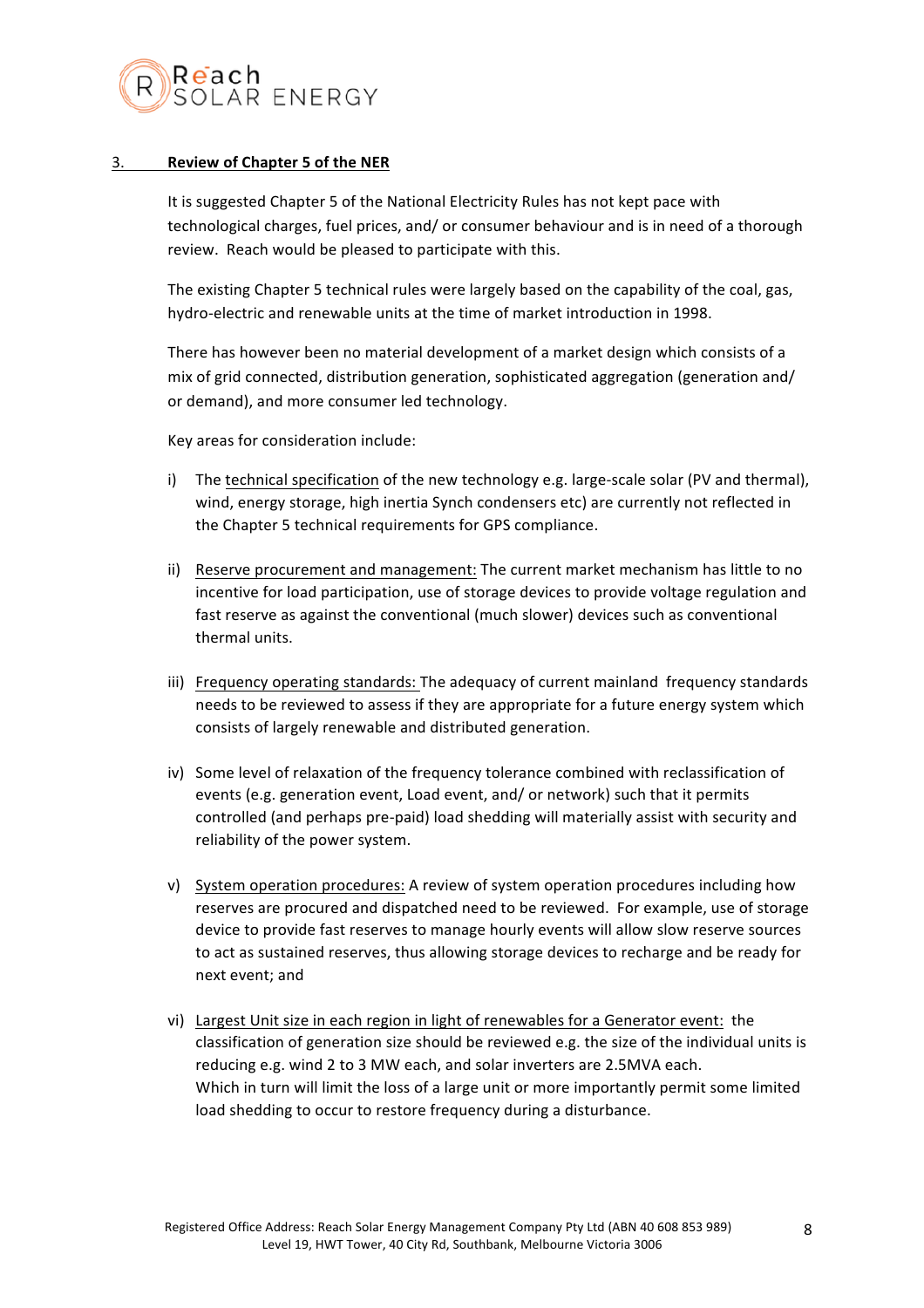

## 4.1 Retrospective conditions

New conditions may not be technically and/or economically viable and effectively "move the goal posts". This introduces increased sovereign risk which will dissuade new investment in state-based generation and may be viewed as a form of indirect expropriation.

Investors and banks ensure the project is designed and built to meet the GPS requirements. If the requirements change then it may not be possible to meet the new requirements or it imposes a commercial and/ or technical burden which reduces the project viability and/ or design life.

## 4.2 Planning

In addition, renewable project sites may not be suitable for such additional developments  $e.g.$  there could be objections to noise, vibration and/or aesthetics with schemes such as synchronous condensers and/ or flywheels.

## 4.3 More interconnection

The National Transmission Network Development Plan issued by AEMO in December 2016 suggests the emerging reliance on interconnection is driven by a changing generation mix (particularly in South Australia but the State will not be unique in this regard as more coal-fired power plants adopt a *regime* operation and/ or close).

Analysis suggests that on an individual interconnection basis the RIT-T case is difficult to justify but when assessed on a NEM-wide basis a positive benefit can be derived with the interconnectors proposed. 

The dilemma for business (and indeed State Governments) is that greater interconnection could diminish the business case for local generation in each State, which could in turn increase its reliance on more interconnection for supply and stability services.

Reach consider a path can be found which meets the needs of investors (existing and new), and system operation with increased interconnection.

## 4.4 Conventional power plant – reliance on status quo?

It is clear that the increased use of renewables has uncovered new risks not only in South Australia and other parts of the NEM, but internationally too (eg Ireland and Texas). It is also clear that longterm continued use of the existing conventional power plant is not a viable scenario in Australia. There are three main drivers behind this statement:

**a. Plant integrity** is increasingly difficult (and costly) to maintain with coal-fired power plant which has exceeded or approaching its design/ expected life. AEMO have announced a number of conventional power plants are planned to close by 2025 -2030. Forced outage rates are expected to continue to increase and as rehabilitation costs become more tangible this will probably cause an increase in annual financial provisions to be made by power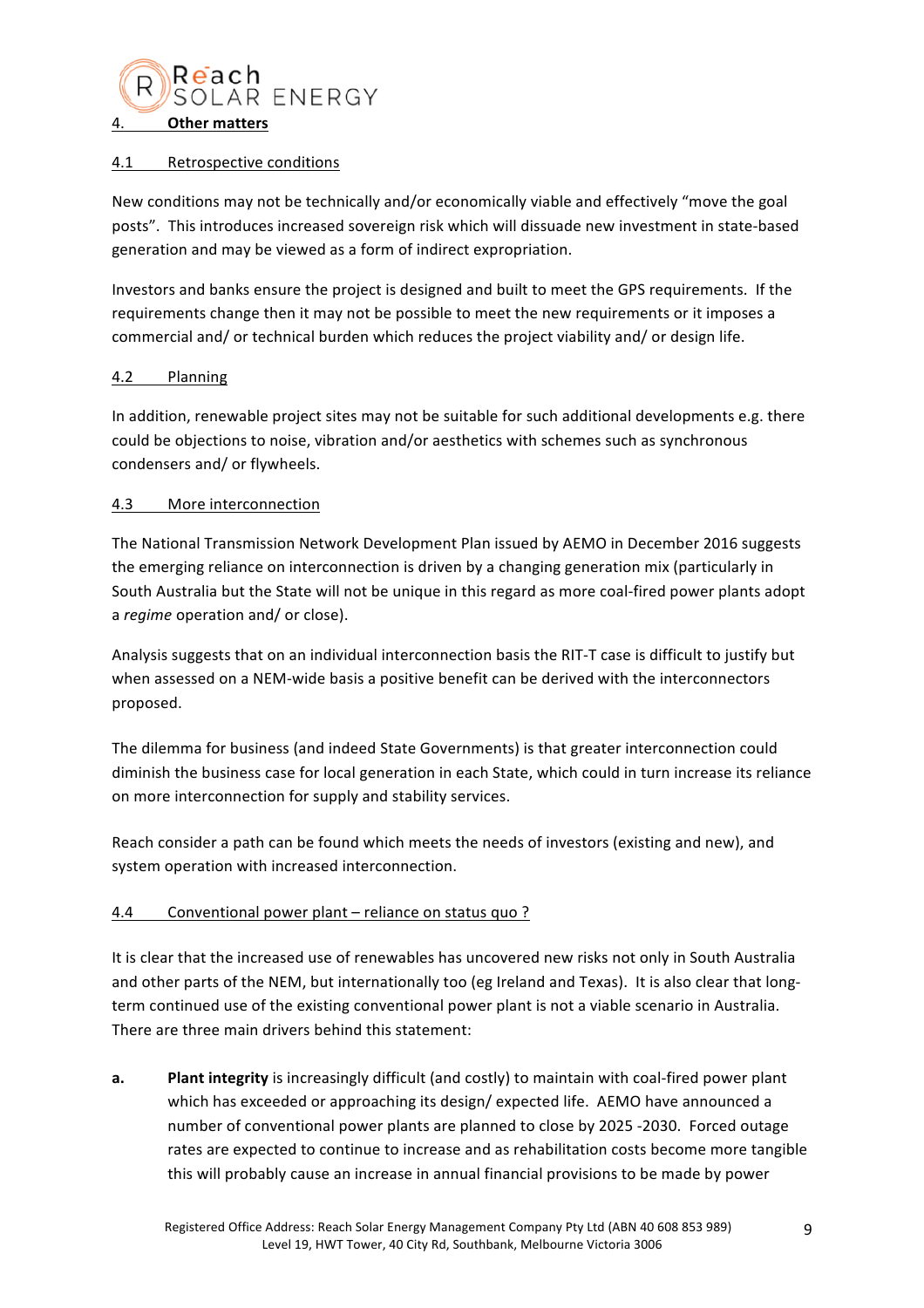

- **b. Gas-fired** power plant is proven technology and emits one third of the greenhouse gas emissions of black coal but gas prices are now linked to LNG/ oil, transport is not straightforward, and hot gas parts remain expensive, it is therefore not low cost (long-run marginal cost of \$100 to \$120/ MWh<sup>3</sup>), and there remains a mismatch between gas and electricity market risk allocation; and
- **c.** Although the CO2 tax was legislated (2012), and then repealed (2014), business (read equity investors and banks) consider a value will be placed (again) on **greenhouse gas emissions in** the future in Australia (perhaps beyond 2021/22).

Reach consider this rules out energy intensive power generation technologies including ultra-super critical coal technology with reduced greenhouse gas emissions (the emissions are still double gas-fired generation and rehabilitation costs are likely to remain material).

 $^3$  Using \$8 to \$10/ GJ gas price in SA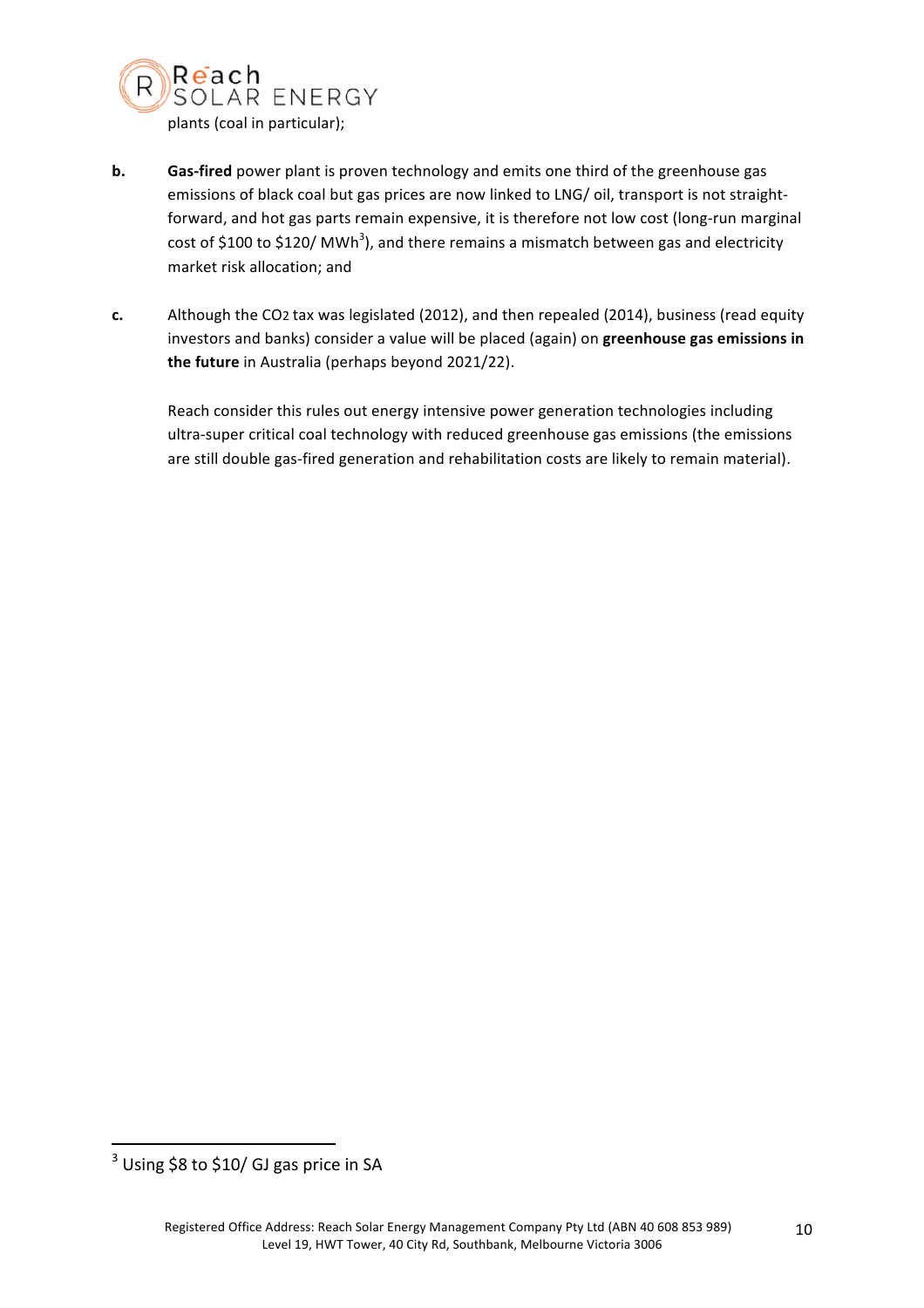

## **Annex B**

## **B1.** Reach Solar review of the issues and solutions

## **Description**

There is a lot of Press reports and misinformation on this topic and the following is description of the issue as understood by Reach management.

There are two main technical/ system operation issues emerging:

- 1. Reducing system inertia which in turn is increasing the risk of a high rate of change of frequency on the system; and
- 2. Reducing fault current levels

## **What is system inertia?**

Conventional grid-connected generation is magnetically coupled to the grid (called synchronous generation). Synchronous generators and loads (those that are spinning synchronised to the power system frequency) contain a spinning mass that holds kinetic (or rotational) energy. This energy is available to be released (or more absorbed) to counteract a sudden imbalance due to a system disturbance. The more of this energy there is available (called "system inertia"), the less the change in frequency is for a given imbalance.

This system inertia slows the rate of change of frequency ("RoCoF") down following an unexpected loss of generation or load. To date it has essentially been a by-product of converting energy to electricity using conventional synchronous generation.

More details are contained in the AEMO and AEMC papers and these are not repeated here.

#### **Renewable generation**

Wind and solar PV do not have magnetically coupled generation<sup>4</sup> to the grid and therefore provide little to no system inertia.

## **What is the system inertia issue ?**

 

As more renewable generation enters the electricity market then there is less system inertia being provided by conventional generation such as gas-fired and/ or coal-fired power plant.

The concern is that this will reduce the system inertia and increase the potential RoCoF. If the RoCoF increases too quickly (up or down) after a disturbance then there is concern on the consequences to the grid system and synchronous generators (e.g. trip and/ or pole slip).

 $4$  Some wind generation designs are able to draw from blade rotation to provide a form of inertia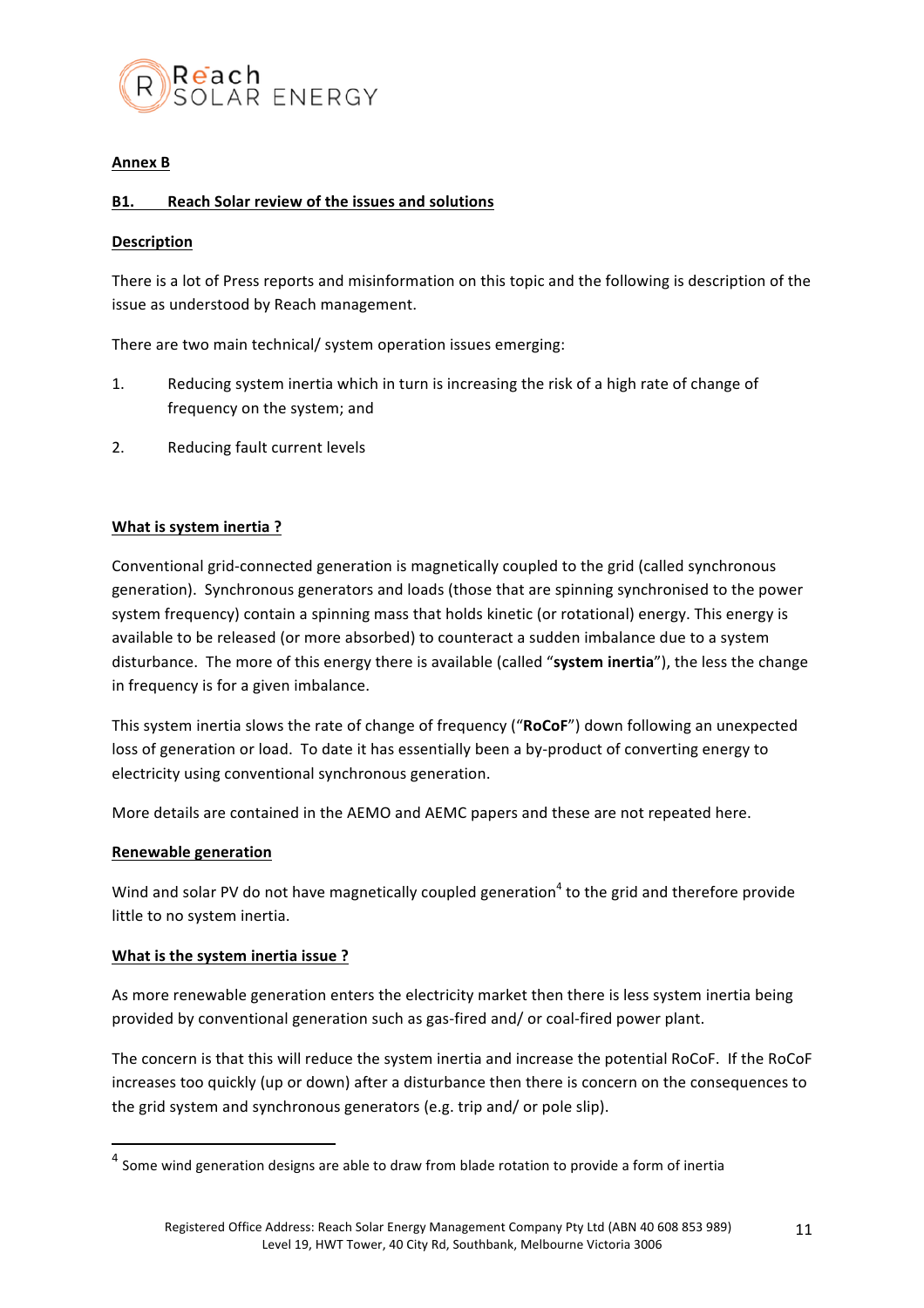

## **So what is the solution ?**

The impact on the grid system should be included in the review of the generator performance standard ("GPS") by AEMO and the transmission network provider. This includes an assessment of RoCoF.

Wind and/ or utility-scale solar PV inverter technology can provide reactive power and voltage and frequency ride through capability which meets the grid automatic access standard.

## **Can utility scale solar PV respond to frequency increasing ?**

Yes.

Although solar inverters are not magnetically coupled to the grid (i.e. asynchronous) and have little to no inertia they can provide most ancillary services (especially a response to over-frequency events) much faster than conventional power plant.

Importantly, this can firstly help to avoid dispatching inertia based generator to increase inertia as the ROCoF will be lower due to solar inverters ability to provide fast responses and solar inverters ability to stay connected at very low SCR 1.5 to 2 thus assisting in AEMO ability to maintain frequency within limits.

## Can solar PV respond to frequency falling?

Solar PV has the capability to provide a rapid power injection to respond to frequency changes but it must have its maximum output held-back to do this. There is no incentive to do this in an energy only market.

## **Frequency Control Ancillary services (FCAS) market**

The FCAS market for the NEM has traditionally been low cost (A\$20 to \$30 million per annum) against the NEM settlement of \$9 to \$12 billion per annum. Reach expects this to increase as more value is ascribed to ancillary services as more conventional plant retire and/ or regime.

As Professor Finkel mentioned in his Preliminary report dated December 2016, the ancillary service market has not kept pace with the transition. Reach supports this finding e.g. FCAS does not currently reward a frequency response which is quicker than 6 seconds from the time of the disturbance.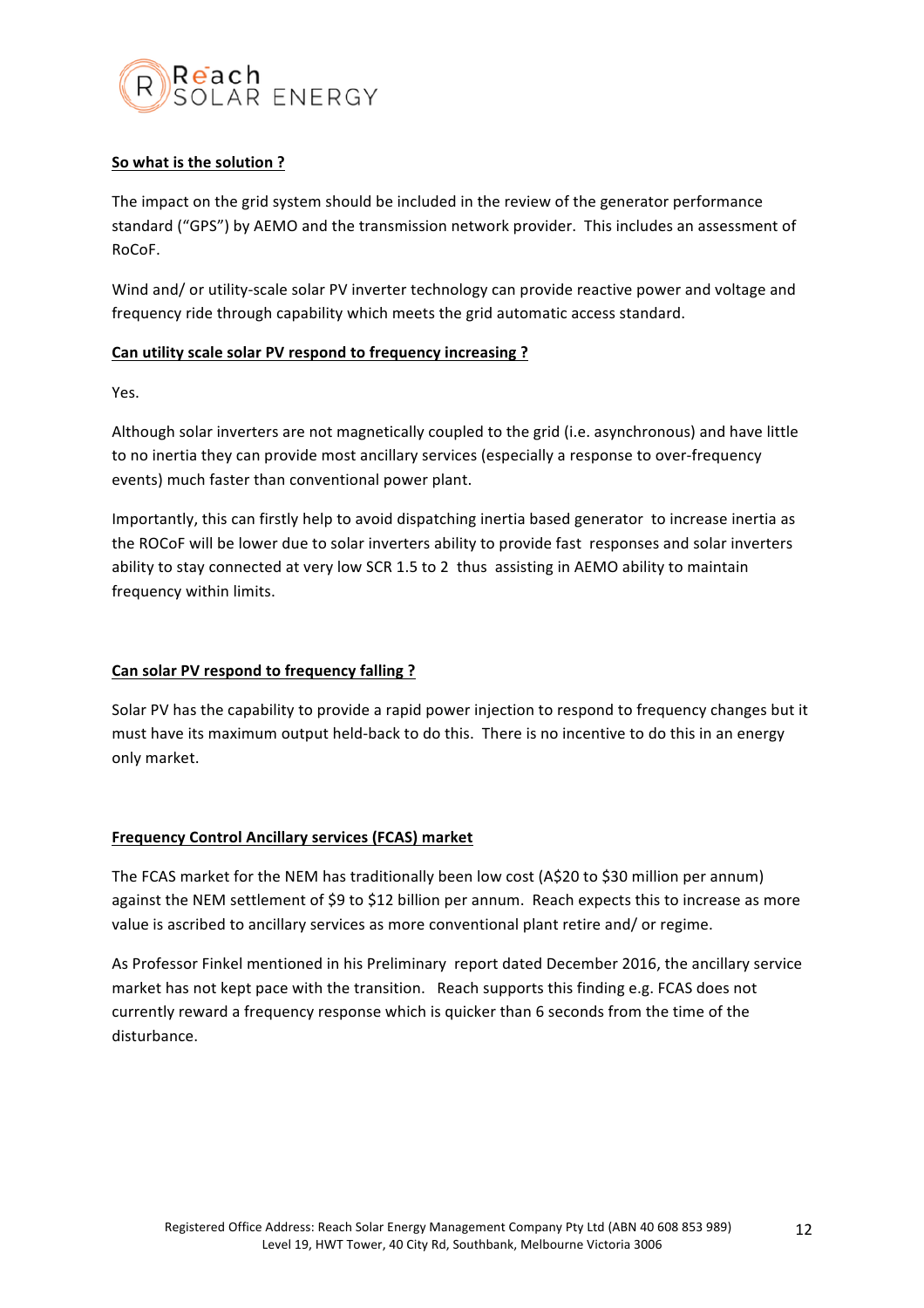

# **Response to reducing system inertia - more system inertia from conventional means, or a different approach ?**

Current technologies exist to provide system inertia including synchronous condensers and flywheels but the cost would need to be factored into the original project scheme and feature as part of the offtake arrangements and then modelled as part of the GPS approval process.

The AEMC paper articulated system inertia and the options to respond to it. Reach agrees with a AEMC comment<sup>5</sup> where a focus on inertia "...may act as a barrier to future innovation in fast frequency response technologies...".

Reach favour long-term contracts with AEMO for the provision of fast-acting frequency service(s) which are expected to reduce the system inertia that would need to be procured and reduce constraining the interconnector (as explained in the AEMC paper Section 5.5.4).

AEMO is also able to constrain certain generation and/ or transmission lines in response to system disturbances i.e. avoiding or reducing the new rules required for what are likely to be infrequent events. 

In addition, renewable project sites may not be suitable for such additional developments e.g. there could be objections to noise, vibration and/or aesthetics with schemes such as synchronous condensers and/ or flywheels.

The 110MWac Bungala One project meets the automatic access standard for both reactive power and ride through conditions (voltage and frequency) and considered a number of disturbance scenarios including three phase and line to ground faults. It also meets the automatic access standard for RoCoF at 4Hz/s for 0.25 seconds as well as a RoCoF of 1Hz/s for 1 second.

The market should provide an incentive to provide products and services.

Other markets are introducing new services e.g. UK recently tendered for 200MW of fast acting services (zero to full active load in less than 1 second). The winning participants were virtually all battery-based/ inverter technologies because conventional plant cannot respond this fast.

Investors and banks ensure the project is designed and built to meet the GPS requirements. If the requirements change then it may not be possible to meet the new requirements or it imposes a commercial and/ or technical burden which reduces the project viability and/ or design life.

Imposing regulation and/ or compliance would introduce increased sovereign risk which will dissuade new investment in state-based generation and may be viewed as a form of indirect expropriation.

 $<sup>5</sup>$  Section 5.4.5 AEMC Interim report dated 15 Dec 2016</sup>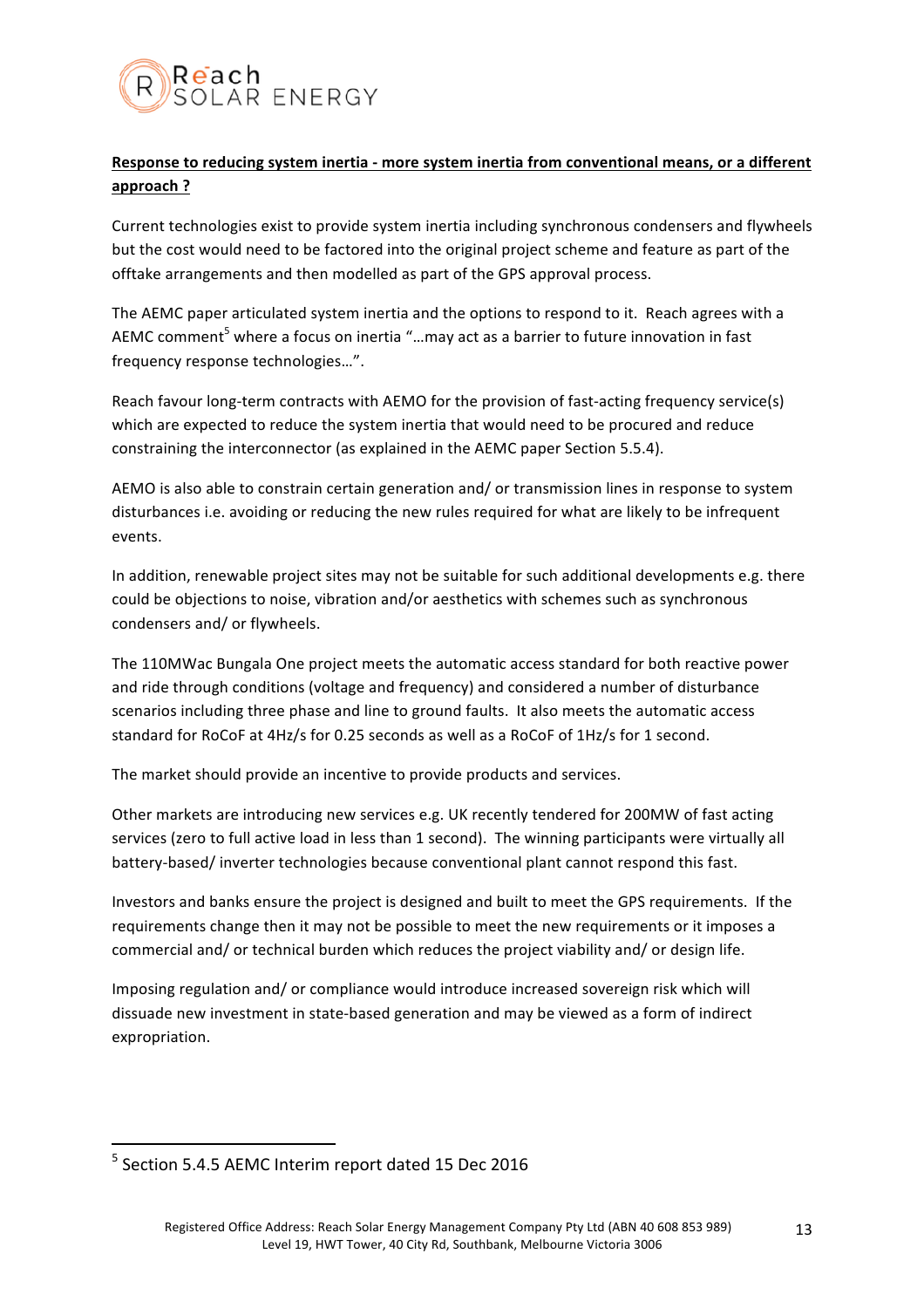

## **B2.** Blackout Incident on 28 September 2016 and ElectraNet RIT-T local to Davenport

Reach is cognisant that the final report has not been issued by AEMO, but the preliminary reports by AEMO suggest the blackout was caused by a combination of a 1:50 year storm in the North, planned upgrade work to the Heywood interconnector and protection settings for a number of windfarms being set "too light".

Reach wrote to the Minister for Mineral Resources and Energy in mid October 2016 in response to some Press articles and set down its thoughts on the September 2016 incident.

It is understood these protection settings have now been corrected, that interim arrangements are in place using the upgraded Heywood interconnector from Victoria (650MW) is not fully loaded (providing an additional buffer as well as increased access to NEM system inertia), and constraints on the use of two SA-based synchronous generators.

It is also worth noting that in late 2016 ElectraNet issued a RIT-T paper which outlined options to improve system support issues close to Davenport. Reach submitted a response to this RIT-T and considered the Bungala solar PV project could assist the grid. ElectraNet confirmed in January 2017 that as a result of its investigations the RIT-T process has been stopped i.e. the perceived issue is now resolved.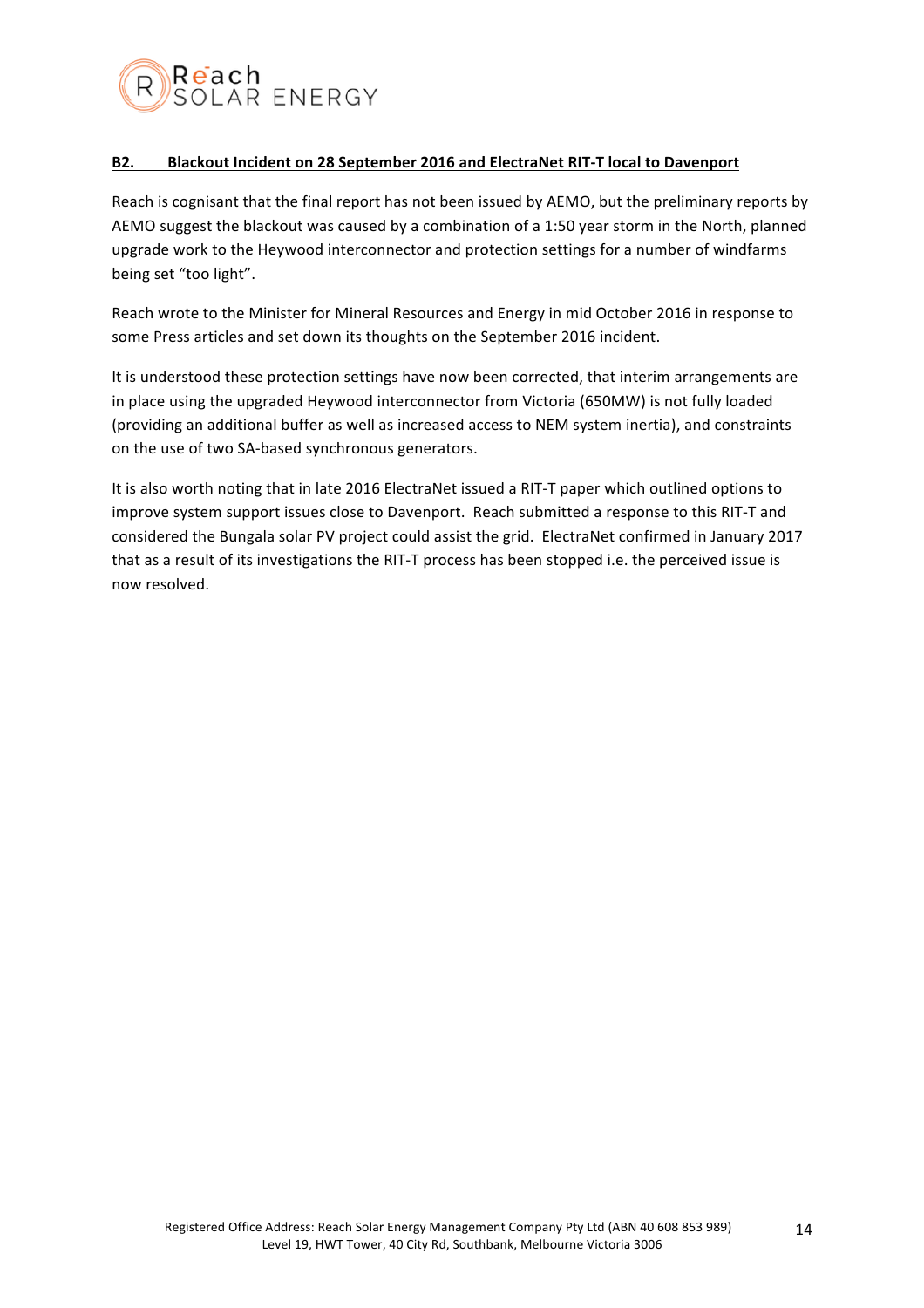

## **B3.** Potential improvements – better wind and solar forecasting

Reach consider renewable forecasting can be improved. Reach advocates for each project to be able to manage its own forecast and to feed this into the AEMO SCADA system. This would also assist with mitigating causer pays liability (if any).

Numerous studies<sup>6</sup> have concluded that integrating renewables into grids requires improved forecasting.

Reach consider forecasts can be improved from the current AEMO produced forecast for semischeduled power plants (wind and solar).

Figure 1 below illustrates actual performance versus forecast. The yellow line denotes the AEMO generated forecast for the semi-scheduled 56MW Moree solar PV plant in NSW. The purple line is the actual solar PV plant output. The performance of the solar PV is monitored every second by the solar PV plant and the AEMO SCADA system measures performance every 4 seconds.

Reach consider the solar PV project can produce a forecast which is better than the current forecast from AEMO (automated for semi-scheduled power plant).



## **Figure 1 - Moree Solar PV, NSW (56MW) - Actual Output v AEMO Forecast**

Source: AEMO 8.15am to 8.20am on 2 November 2016

 $<sup>6</sup>$  NREL and IEC reports</sup>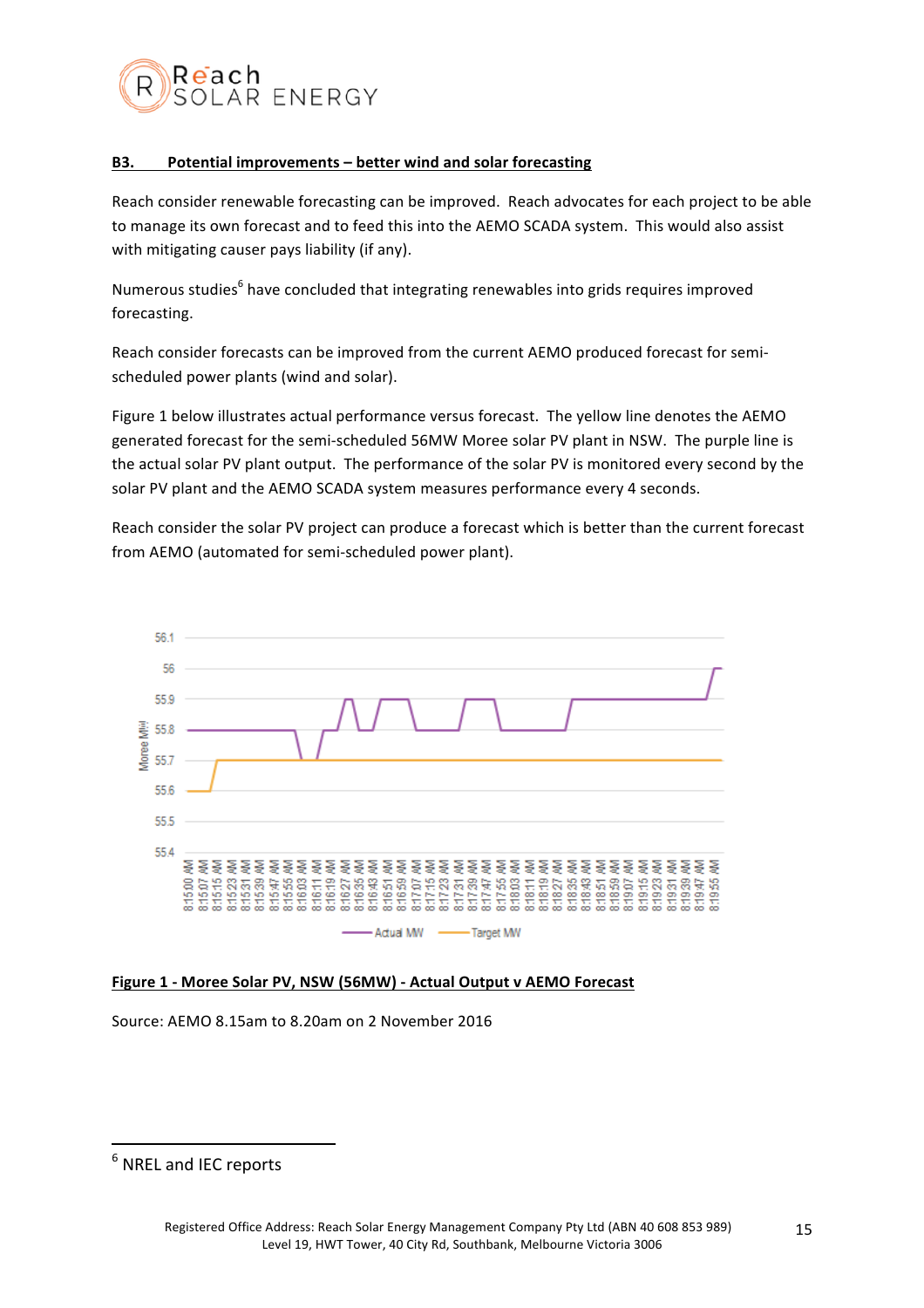

## **ANNEX C**

#### Reach Objectives for large-scale solar PV

- 1. Structure and negotiate contracts such that large-scale solar PV is competitive with wind generation;
- 2. Generate an electricity tariff for customers which is relatively predictable and not linked to LNG and/or oil price and assists them to meet legislated renewable energy obligations;
- 3. No reliance on capital from either Government and/or ARENA to be economically viable;
- 4. Develop sites near to relatively strong grid connection points and design the solar PV project to meet grid automatic access standards whenever it can;
- 5. Fulfil all requirements of relevant legislation and position to be able to participate in providing ancillary services both in the existing market(s) and expected new services e.g. fast-acting frequency response; and
- 6. Design for future fitment of energy storage, when it becomes economically viable to do so, as well as regulations/market incentivise the same.

## 300MWac solar PV local to Port Augusta

The flagship solar project for Reach is the Bungala Solar Project located approximately 10km from Port Augusta. The project received "Crown sponsorship" from the SA Government in June 2016 and its development application was approved at the end of November 2016 for 300MWac of large-scale solar PV.

Reach has successfully negotiated a long-term offtake for 2 x 110MWac with a tier 1 retailer and financial close, including the raising of circa  $$**$  million, is targeted by March 2017. Material investment and in the North of the State which is welcomed by the local community.

The two solar PV projects will produce circa 570,000 MWh per annum (P50 basis) of renewable energy certificates.

The offtaker will firm-up the intermittent generation from the project using its conventional generation portfolio i.e. gas and coal-fired, based in SA and other parts of the NEM.

The first 110MWac (called Bungala One) had its generator performance standard (GPS) approved by AEMO and ElectraNet on 10 January 2017. The connection process has commenced for the second 110MWac phase namely Bungala Two. The above Reach objectives will apply for this phase as well.